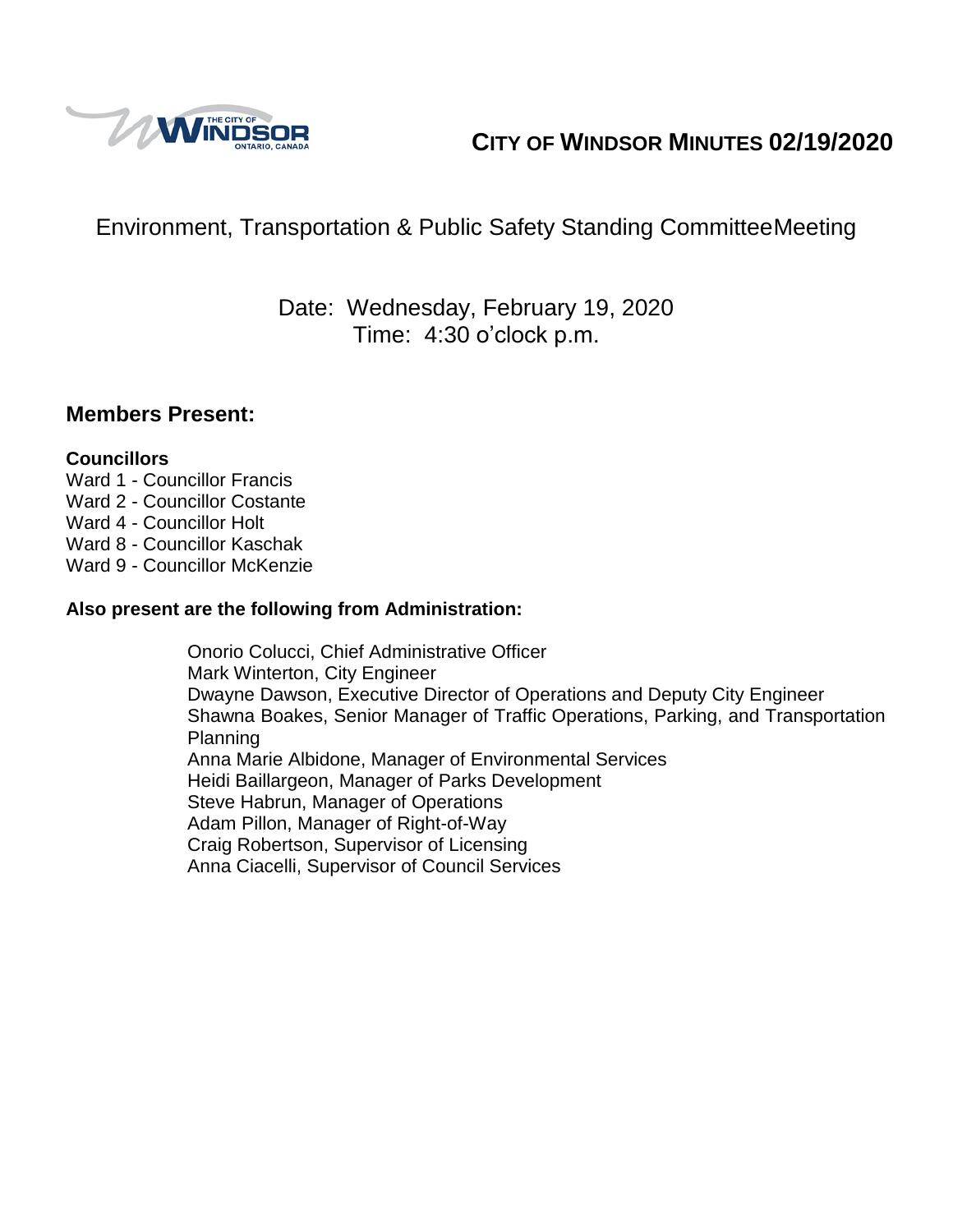# **Minutes Environment, Transportation & Public Safety Standing Committee Wednesday, February 19, 2020** Page 2 of 14

### **1. CALL TO ORDER**

The Chairperson calls the meeting of the Environment, Transportation & Public Safety Standing Committee to order at 4:31 o'clock p.m.

## **2. DISCLOSURE OF PECUNIARY INTEREST AND THE GENERAL NATURE THEREOF**

None disclosed.

## **3. ADOPTION OF THE MINUTES OF THE ETPS STANDING COMMITTEE**

#### **3.1. Adoption of the Environment, Transportation & Public Safety Standing Committee minutes of its meeting held January 22, 2020**

Moved by: Councillor McKenzie Seconded by: Councillor Costante

THAT the Minutes of the Environment, Transportation & Public Safety Standing Committee meeting held January 22, 2020 **BE ADOPTED** as presented. Carried.

Report Number: SCM 37/2020

## **4. REQUEST FOR DEFERRALS, REFERRALS OR WITHDRAWALS**

## **7.2. Report No. 154 of the Windsor Licensing Commission - Regulation of Licensed City of Windsor Pet Shops**

Moved by: Councillor Francis Seconded by: Councillor McKenzie

THAT Report No. 154 of the Windsor Licensing Commission – Regulation of Licensed City of Windsor Pet Shops **BE DEFERRED** to the March 25, 2020 meeting of the Environment, Transportation and Public Safety Standing Committee to allow for a delegate to be present. Carried.

> Report Number: SCM 27/2020 Clerk's File: MB2020

## **5. COMMUNICATIONS**

None presented.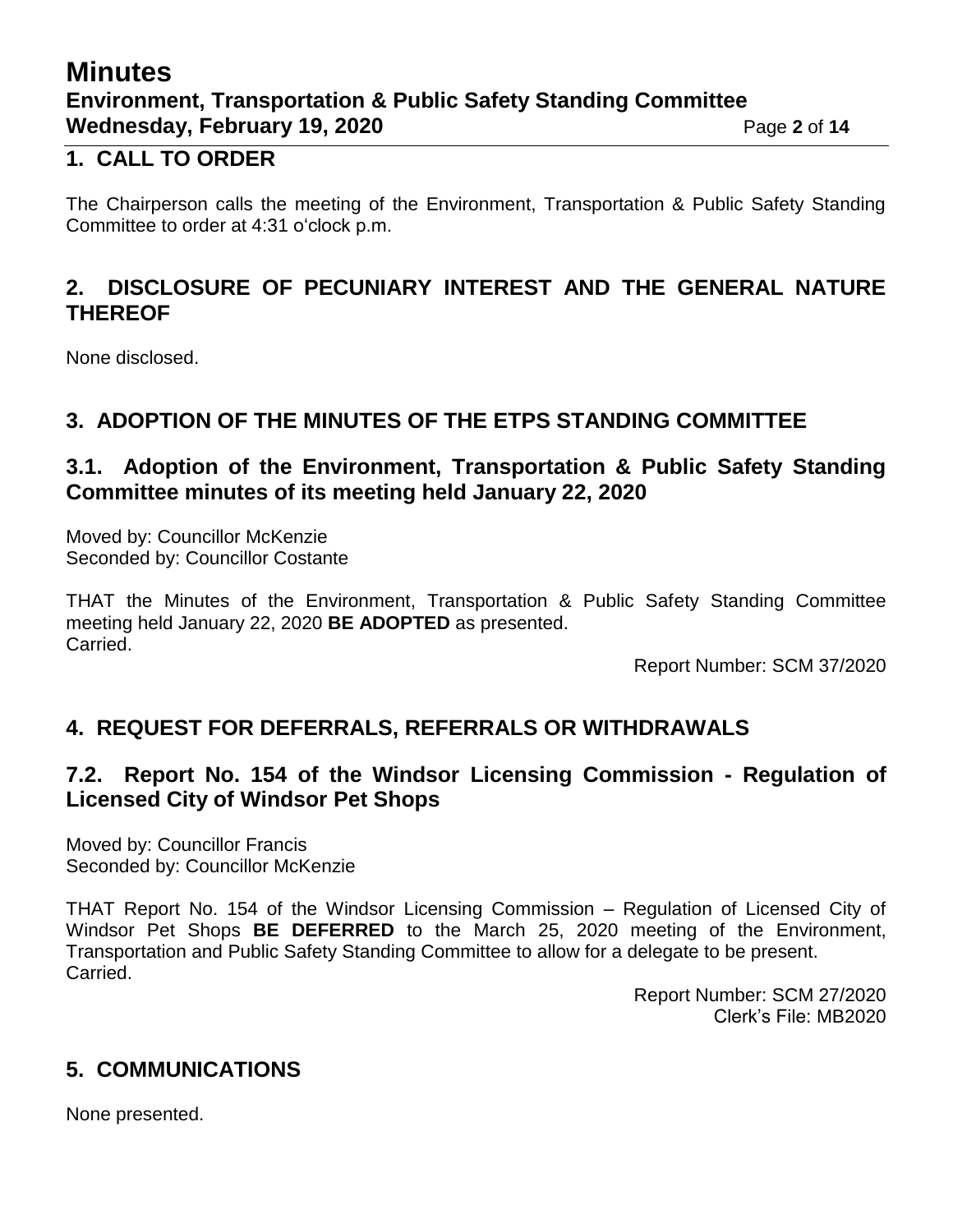#### **6. PRESENTATIONS AND DELEGATIONS**

See Items 6.2, 6.1, and 8.4.

## **7. COMMITTEE MATTERS**

### **7.1. Minutes of the Windsor Licensing Commission of its meeting held January 22, 2020**

Moved by: Councillor Costante Seconded by: Councillor Kaschak

Decision Number: **ETPS 739**

THAT the minutes of the Windsor Licensing Commission of its meeting held January 22, 2020 **BE RECEIVED**.

Carried.

Report Number: SCM 36/2020 Clerk's File: MB2020

## **7.3. Windsor Bicycling Committee 2019 Annual Report**

Moved by: Councillor McKenzie Seconded by: Councillor Francis

Decision Number: **ETPS 740** THAT the Windsor Bicycling Committee 2019 Annual Report **BE APPROVED** as presented. Carried.

> Report Number: SCM 29/2020 Clerk's File: MB2019

## **8. ADMINISTRATIVE ITEMS**

## **6.2. Acceleration of Climate Change Actions in response to the Climate Change Emergency Declaration - City Wide**

#### **Karina Richters, Supervisor Environmental Sustainability & Climate Change; and Kyle Bassett, Community Energy Plan Administrator**

Karina Richters, Supervisor Environmental Sustainability & Climate Change; and Kyle Bassett, Community Energy Plan Administrator appear before the Environment, Transportation and Public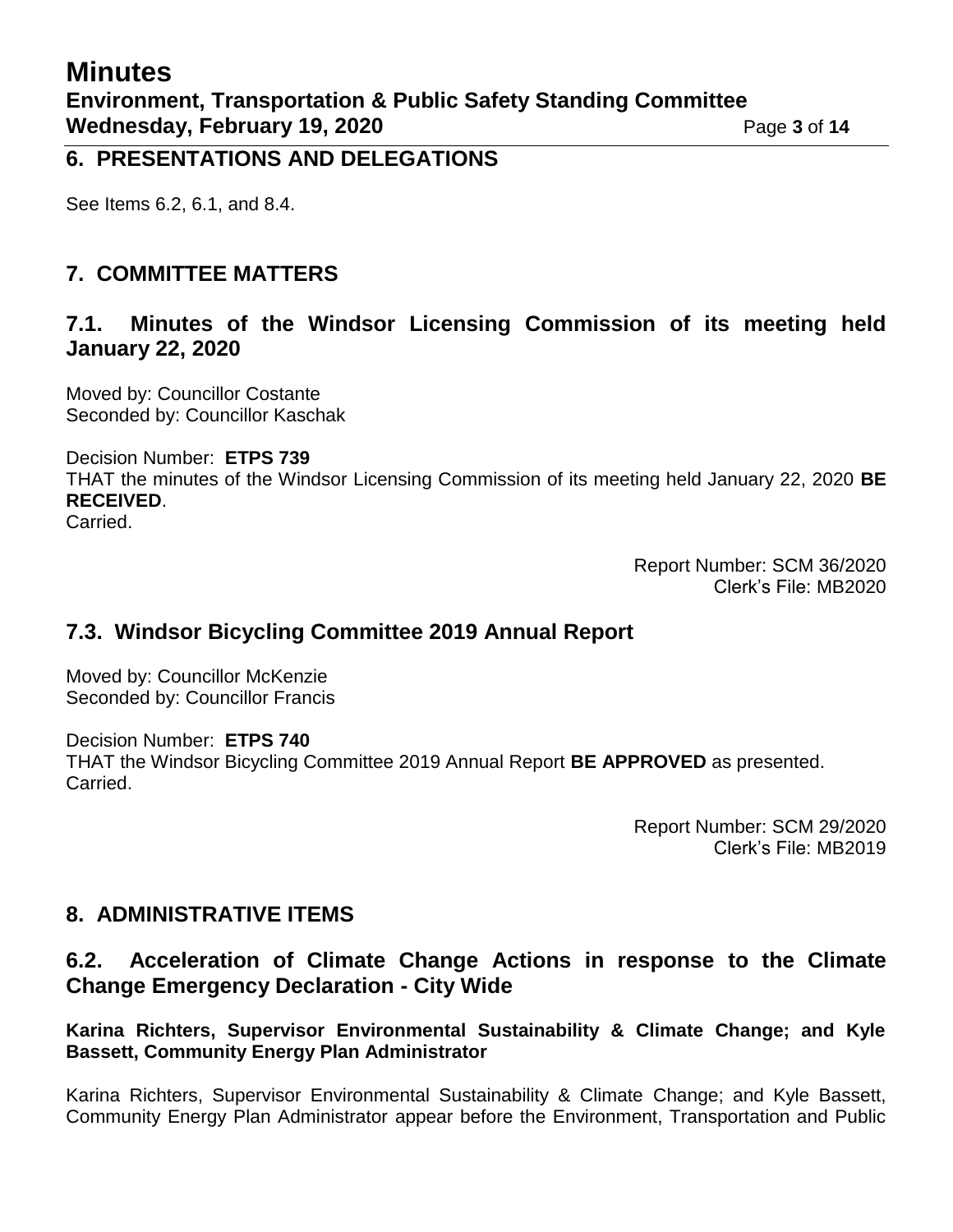# **Minutes Environment, Transportation & Public Safety Standing Committee Wednesday, February 19, 2020** Page 4 of 14

Safety Standing Committee regarding the administrative report, "Acceleration of Climate Change Actions in response to the Climate Change Emergency Declaration – City Wide" and provide details related to:

- Global temperature trends
- Municipalities and Climate Change-Adaption—impacts of climate change are felt locally, vulnerability and risks are unique.
- A review of climate events including floods, tornadoes and losses.
- City response costs since 2016--\$2,678,795.
- Municipalities and Climate Change-Mitigation—60-80% of Greenhouse Gas emissions occur within cities, Cities have direct or in-direct control of most of these emissions.
- Emissions are rising-2018—7% increase over 2014 baseline.
- Solving the climate crisis-Goal-Maintain Global Temperature increase to 1.5 degree Celsius above pre-industrial average to prevent catastrophic effects of climate change. Method-Mitigate climate change by reducing and then eliminating greenhouse gas emissions to the atmosphere in phases. Phase 1—Community Energy Plan (Target 5T/Capita). Phase 2— IPCC Carbon Budgeting (Target 3.2T/Capita by 2030). Phase 3—Carbon Neutral-proposed Federal Target (Target 0T/Capita by 2050).
- Priority actions—Home Retrofit Program (in partnership), District Energy System Expansion (in partnership), Organics Management, Active Transportation Master Plan, Transit Windsor Service Delivery Review, Electric Vehicle Charging Infrastructure and Action to reduce future growth in emissions.
- Gap analysis,-Windsor's emission reduction pathway.
- Climate Change Adaptation Plans and Related Plans—notable accomplishments.
- Climate Change Mitigation Plans—notable accomplishments.

#### **Derek Coronado, Coordinator, Citizens Environment Alliance of Southwestern Ontario**

Derek Coronado, Coordinator, Citizens Environment Alliance of Southwestern Ontario appears before the Environment, Transportation and Public Safety Standing Committee regarding the administrative report, "Acceleration of Climate Change Actions in response to the Climate Change Emergency Declaration – City Wide" in support of the administrative report and recommendations and concludes by suggesting that Council engage an aggressive plan with mitigation and adaption and to move forward with these plans very soon.

#### **Adrian Halpert and Ali Tejani, Windsor Law Cities and Climate Action Forum**

Adrian Halpert and Ali Tejani, Windsor Law Cities and Climate Action Forum appear before the Environment, Transportation and Public Safety Standing Committee regarding the administrative report, "Acceleration of Climate Change Actions in response to the Climate Change Emergency Declaration – City Wide" and provide a brief overview of their group and conclude by indicating that the proposed actions are wins for the Community, that the deep energy retrofit should be a priority, the community is very interested in climate action and it is a good time to engage residents and integrate climate issues into day to day decisions and the City should be taking advantage of existing grants.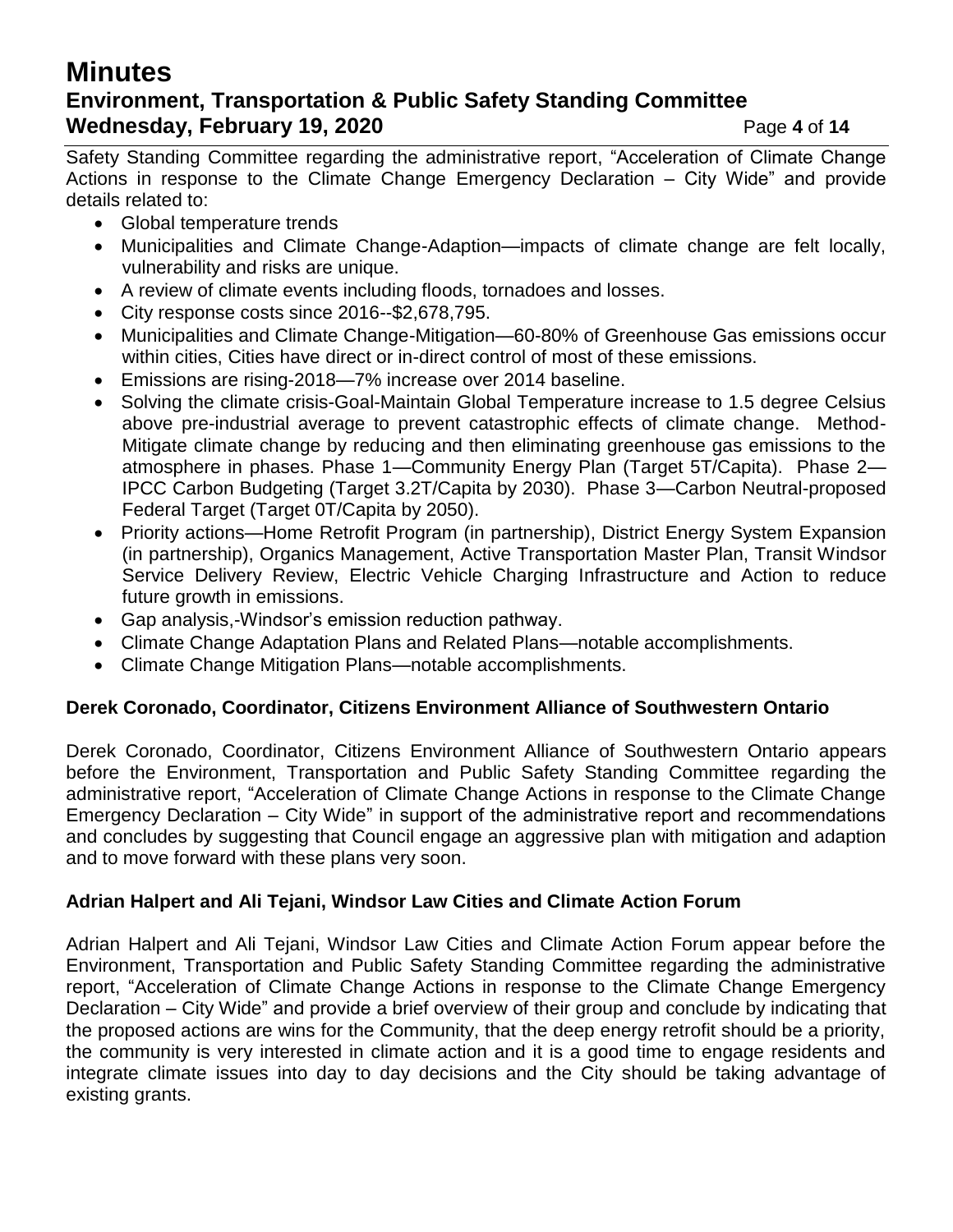## **Minutes Environment, Transportation & Public Safety Standing Committee Wednesday, February 19, 2020** Page 5 of 14

Councillor Kaschak commends administration for a thorough report.

Councillor McKenzie inquires whether other municipalities are utilizing the green bonds. Ms. Richters indicates that the City of Ottawa utilize it for their LRT system.

Councillor McKenzie inquires about the district energy proposal and the capacity to reach targets. Ms. Richters indicates the next stage will be a City Wide assessment to determine feasibility.

Councillor McKenzie inquires about Bio-solids in partnership with the Solid Waste Authority. Mark Winterton, City Engineer appears before the Environment, Transportation and Public Safety Standing Committee regarding the administrative report, "Acceleration of Climate Change Actions in response to the Climate Change Emergency Declaration – City Wide" and indicates discussions are ongoing with the EWSWA regarding amending the current agreement regarding organics as it will be a mandatory collection in the future Province Wide.

Councillor McKenzie inquires about the cost of the Municipality of doing nothing and the return on investment. Ms. Richters indicates that energy conservation will cost the City and the Community and if we don't mitigate now, the impact will be even more severe as every dollar invested will save the City utilizing mitigation and adaptation together. Ms. Karina indicates that the flood impacts have been felt in Windsor as per the information received on some surveys and the costs to the community are high and adds that the costs go beyond economic costs and include social costs, mental health costs and others.

Councillor McKenzie inquires about funding. Ms. Richters provides details related to funding and administration hopes to leverage grants to move forward with priority actions.

Councillor McKenzie requests clarification on recommendation 8 related to Delegation of Authority. Ms. Richters indicates some actions can proceed through DOA although some require Council resolutions.

Councillor Costante requests clarification related to Green bonds. Mr. Colucci provides details related to the Green bonds and their favourable interest rates.

Administration provides information related to planning and climate change looking forward to future growth and planning. She adds that the current Official Plan does not include a great deal related to climate change and zoning by-laws are being considered to guide development. Ms. Richters indicates they want to integration climate change and adaptation to make the process better. The future growth of neighbourhoods will be considered to take a more holistic approach and not hamper innovation.

Councillor Francis inquires about an existing template. Ms. Richters indicates they are using best practices that we can learn from and adds that all areas are unique and a local lens must be applied to adaptation and mitigation.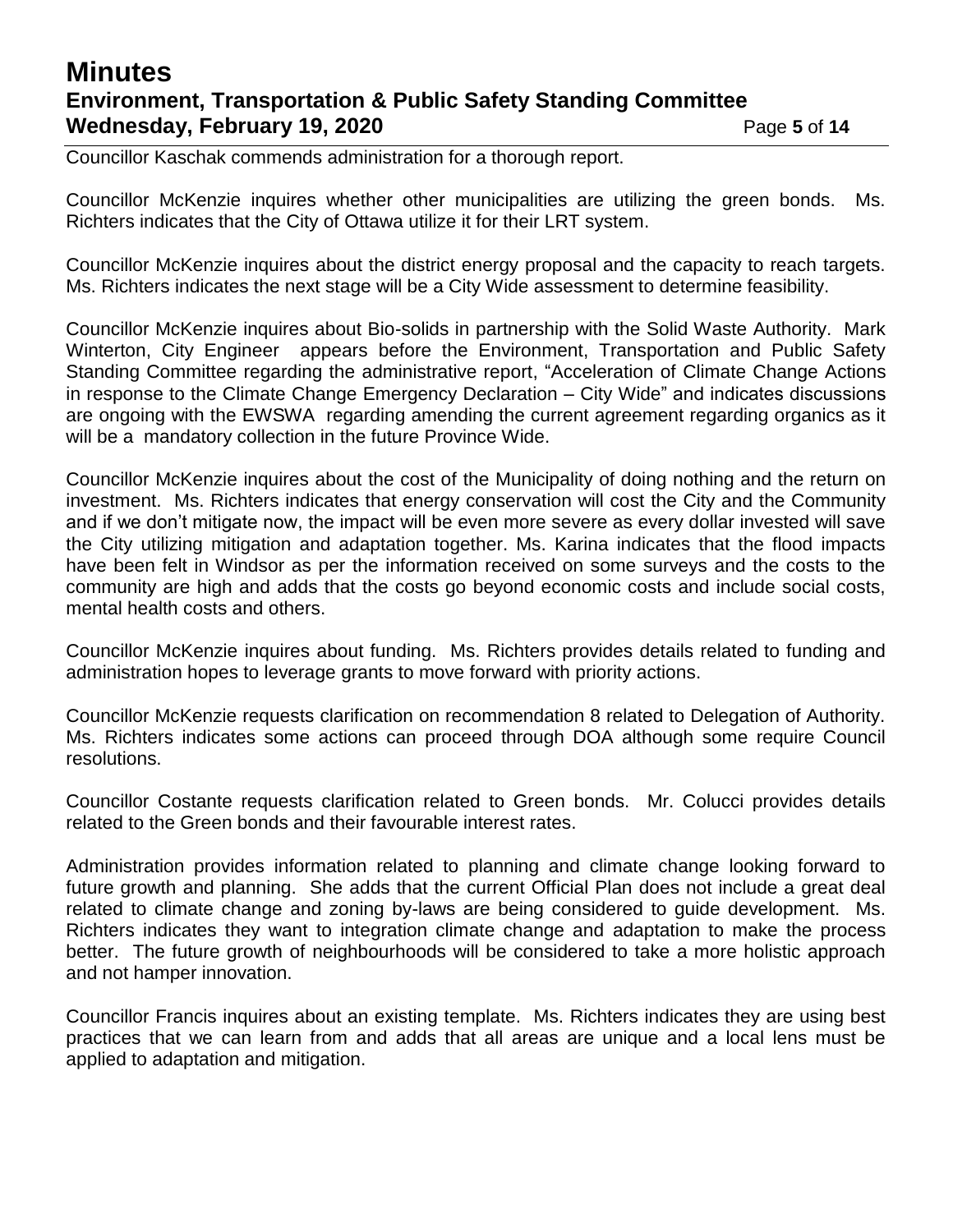## **Minutes Environment, Transportation & Public Safety Standing Committee Wednesday, February 19, 2020** Page 6 of 14

Councillor Francis inquires about the feasibility of the master plan. Mr. Colucci indicates this plan is very ambitious and aspirational with limited resources. Everyone realizes the importance of the plan but it will be costly and will be long term and dependent upon partnerships.

Councillor Francis inquires about a regional perspective to create consistency. Ms. Richters indicates that the County of Essex are utilizing the same consultant and things are being done regionally with rainfall testing curves and ERCA with storm water guidelines, the Regional approach has already started. Ms. Richters adds that provincially everyone is trying to work together and incorporate their respective differences. Ms. Richters indicates that all municipalities will be working together as no one can do this alone, making connections is important which starts conversation with American partners as well. Ms. Richters indicates that ERCA is taking the lead towards a regional approach and using Windsor as a kick start.

Councillor Francis inquires as to a corporate review. Administration indicates that this has been complete and details will be included when the report moves forward.

Moved by: Councillor McKenzie Seconded by: Councillor Kaschak

Decision Number: **ETPS 738**

- 1. THAT City Council **RECEIVE** the Acceleration of Climate Change Actions in response to the Climate Change Emergency Declaration; and,
- 2. THAT City Council **REQUEST** Administration to begin considering Climate Change risks (mitigation and adaptation) under the Risk Section of City Council reports; and,
- 3. THAT Administration **REPORT BACK** before the end of 2020 on 1) the feasibility of the City of Windsor reporting on a carbon budget, 2) further expanding asset management tools to consider climate change, and 3) inclusion of climate change considerations into the development of the 2021 corporate budget documents; and,
- 4. THAT City Council **APPROVE** the creation of a Climate Change Reserve Fund; and,
- 5. THAT City Council **APPROVE** the transfer of \$150,000 from the Budget Stabilization Reserve Fund into the Climate Change Reserve Fund; and
- 6. THAT City Council **APPROVE** the use of funding from the Climate Change Reserve Fund, for climate change initiatives broadly described in this report, through CAO Delegation of Authority (DOA) reports, subject to technical content being satisfactory to the City Engineer and financial content being satisfactory to the City Treasurer, and that these approvals **BE REPORTED** to Council as part of the regular semi annual DOA reporting; and,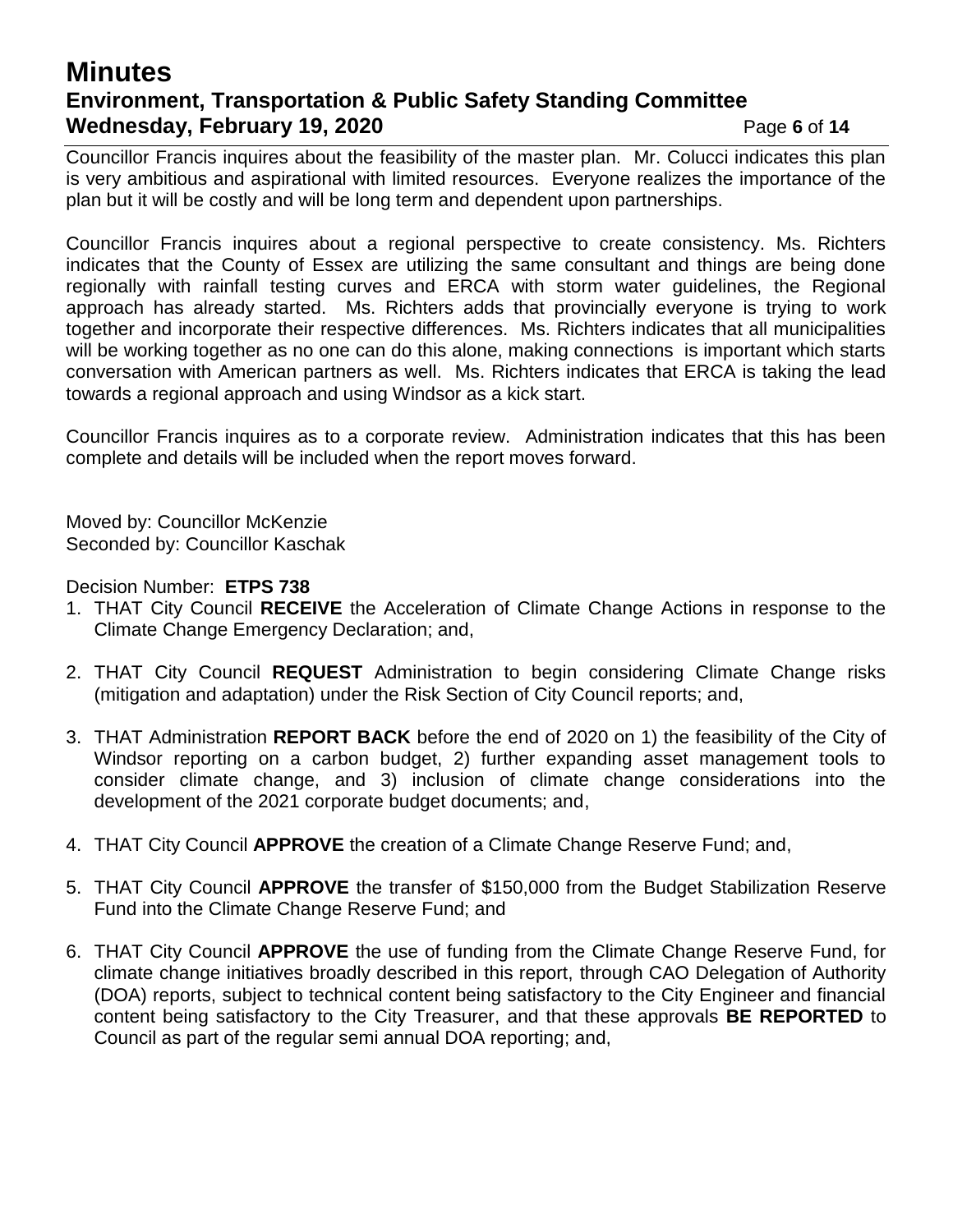# **Minutes Environment, Transportation & Public Safety Standing Committee Wednesday, February 19, 2020** Page 7 of 14

- 7. THAT, as part of the 2021 Budget Process, Administration **BRING FORWARD** a request for the additional operating budget funding required to undertake the measures noted in this report and as detailed in the Financial Matters section; and,
- 8. THAT City Council **APPROVE** Administration to submit applications for grant funding ("the Grant") in support of climate change initiatives, along with the following recommendations:
	- a. That the Chief Administrative Officer **BE AUTHORIZED** to execute any agreements, declarations or approvals required to submit the application to the Grant;
	- b. That the Chief Administrative Officer and the City Clerk **BE AUTHORIZED** to take any such action and sign any such documentation as may be required to effect the recommendations and funding for the Grant, subject to all documentation being satisfactory in legal form to the City Solicitor, in technical content to the City Engineer, and in financial content to the City Treasurer;
	- c. That in the event the City receives written confirmation of the Grant funding being awarded to the City, implementation of the Project does not result in a need for additional City funding not already approved by City Council and where the Grant provider confirms that expenditures as of that date are eligible, then City Council **APPROVES** the following recommendations:
		- i. The Chief Administrative Officer **BE AUTHORIZED** to delegate signing of all claims and applicable schedules and other such documents required as part of the request for payment to the Supervisor, Environmental Sustainability & Climate Change or designate, subject to financial content approval from the area's Financial Planning Administrator or their manager; and,
		- ii. The Chief Administrative Officer and City Clerk **BE AUTHORIZED** to sign agreements or contracts with successful vendors / proponent / bidders satisfactory in technical content for all projects to the City Engineer, in financial content to the City Treasurer, and in legal form to the City Solicitor; and,
		- iii. The Purchasing Manager **BE AUTHORIZED** to issue Purchase Orders or RFPs as may be required to effect the recommendations noted above, subject to all specification being satisfactory in technical content to the City Engineer, in legal content to the City Solicitor and in financial content to the City Treasurer.
- 9. THAT Administration **REPORT BACK** to Council on climate change mitigation and adaptation initiative partnerships with municipalities within the region and community organizations; and further,
- 10.THAT Administration **BE REQUESTED** to provide information to Council on the City of Windsor's carbon footprint in any future reports on climate change. Carried.

Report Number: S 18/2020 Clerk's File: EI/10822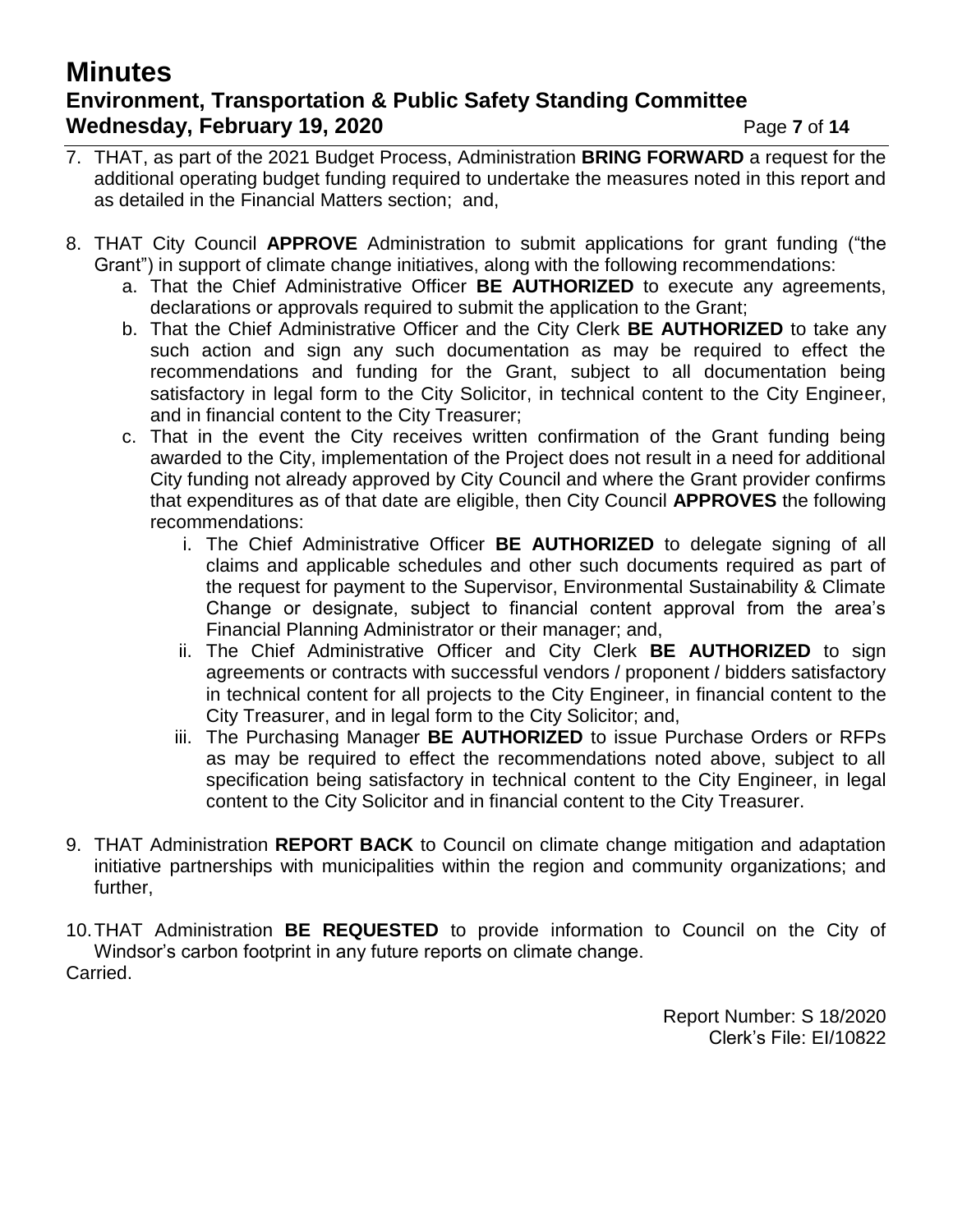# **Minutes Environment, Transportation & Public Safety Standing Committee Wednesday, February 19, 2020** Page 8 of 14

## **8.5. Climate Change Adaptation Plan, Degrees of Change- City Wide**

Councillor Francis requests clarification related to the plan and public consultations. Ms. Richters indicates there were about 55 surveys completed. Ms. Richters adds that there was a task force that helped with this plan and presentations were provided to community groups. It may have been the time of year that the survey was complete related to low results.

Councillor Francis inquires about the initiatives and the impact of technological advances. Ms. Richters indicates that some initiatives will not require hiring of more staff. There may be some initiatives moving forward that will require additional support and that will be determined at that time.

Councillor Francis inquires about the enforceability of some of the initiatives. Ms. Richters indicates that they work with all departments related to the action items in reaching the impacts. Administration will be providing more education to try and change behaviour instead of enforcement.

Moved by: Councillor Francis Seconded by: Councillor McKenzie

Decision Number: **ETPS 745**

I. THAT City Council **APPROVE** the Climate Change Adaptation Plan, Degrees of Change. Carried.

> Report Number: S 20/2020 Clerk's File: EI/10822

## **8.6. Tabling of the Draft Climate Change Adaptation, Degrees of Change - City Wide**

Moved by: Councillor Francis Seconded by: Councillor McKenzie

Decision Number: **ETPS 746 CR628/2019 ETPS 725** THAT the DRAFT Climate Change Adaptation, *Degrees of Change* (Appendix A), **BE RECEIVED**  for information. Carried.

> Report Number: S 212/2019 Clerk's File: EI/10822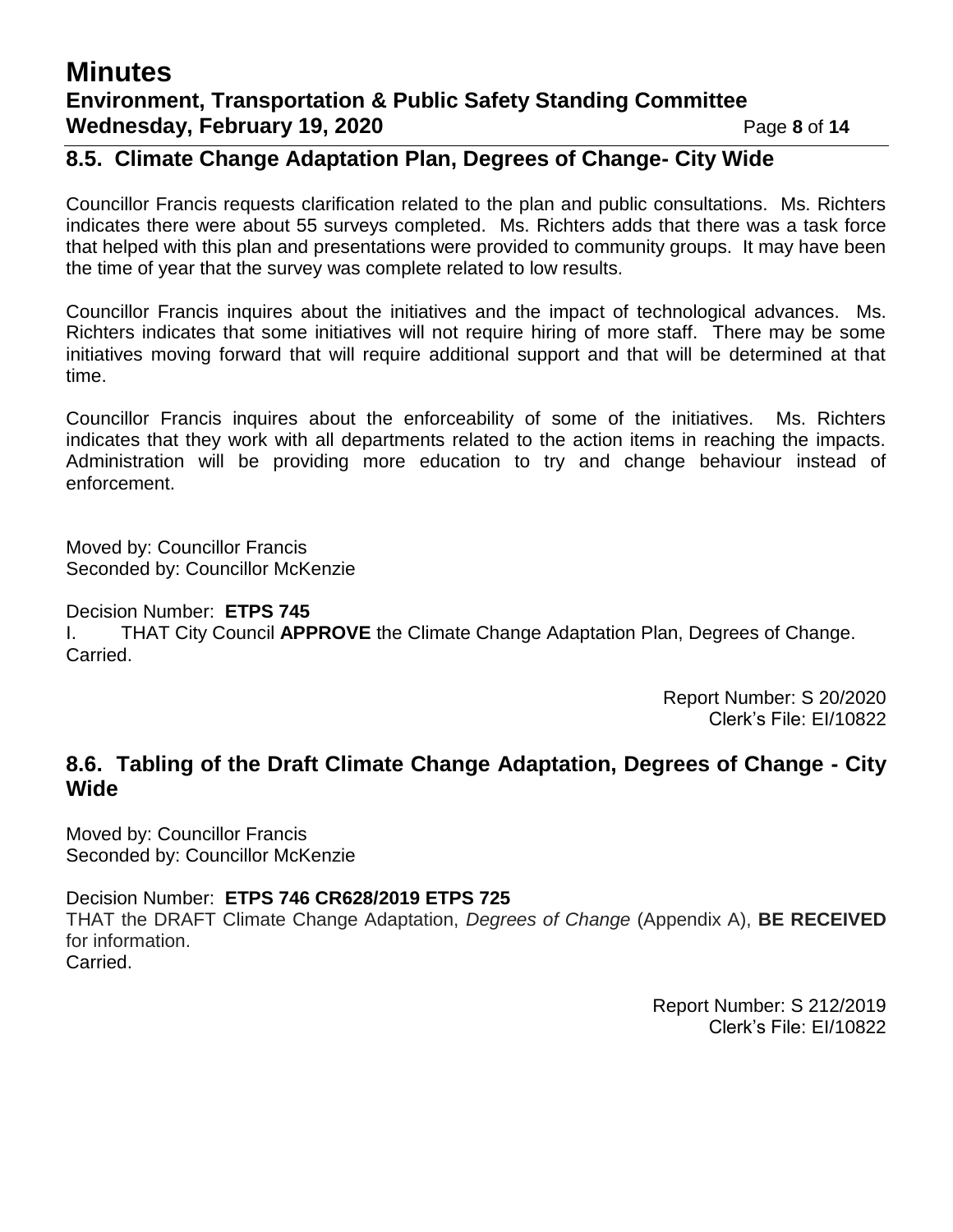## **Minutes Environment, Transportation & Public Safety Standing Committee Wednesday, February 19, 2020** Page 9 of 14

#### **6.1. Windsor Deep Energy Efficiency Retrofit Program**

#### **Peter Garforth, Garforth International llc, Energy Productivity Solutions**

Peter Garforth, Garforth International llc, Energy Productivity Solutions appears before the Environment, Transportation and Public Safety Standing Committee regarding the administrative report, "Windsor Deep Energy Efficiency Retrofit Program" and provides details regarding the following:

- Windsor's energy plan: areas of actions and integrated solution.
- Increased end-use efficiency: existing homes strategy—retrofitting 80% of homes by 2041, create a local entity, public private partnership, quality control, standardized pricing, efficiency gain 30-50%, payment using Local Improvement Charge, focusing on simplicity and quality.
- Residential Deep Energy Efficiency Retrofit Goals—Contribution to Community Energy Plan Targets, By 2042 total of today's homes will: Use 35% less energy, create 60% less greenhouse gases, 20% more water efficient, Homeowner's utility savings will be more than retrofit cost, investors receive attractive returns, contractors gain volume and margins, business case meets all goals.
- 2018 Residential Baseline—Utility Cost by Home Type--\$185 million, Greenhouse Gas Emissions by home age—337,000 Tonnes, Location of all 60,000 Homes
- Residential Deep Energy Efficiency Retrofit—Priority Targets, prioritize by type (Detached-Highest), Prioritize by Age (Older to Newer), Prioritize by Ownership (Owner Occupier— Highest-above median income, Owner Occupier—Highest-below median income.
- Priority Retrofit Targets—49,000 Older homes
- Core Retrofit Package—Energy Comprehensive & Standardized
- Core Retrofit Package Option—Basement Flood Protection
- Residential Deep Energy Efficiency Retrofits Deliver—Structured for Volume
- Residential Deep Energy Efficiency Retrofit Stakeholder Benefits—Homeowners, Contractors, City-Community Groups
- Residential Deep Energy Efficiency Retrofit Contribution by 2041 and 2050, reduction in Greenhouse Gas Emissions by Home Type
- Residential Deep Energy Efficiency Retrofit Business Case Summary

Councillor Holt leaves the Chairperson role at 5:55 o'clock p.m. and Councillor Costante assumes the Chair.

Councillor Holt reassumes the Chairperson role at 6:00 o'clock p.m. and Councillor Costante returns to his seat at the Committee table.

Councillor McKenzie inquires about the net zero cost. Mr. Garforth indicates one will offset the other, operating cost savings for home and will balance out with the money that is put out.

Councillor McKenzie requests information related to the LIC funding format. Mr. Garforth indicates it is a good business model with a minimum inconvenience and allows the public the good of energy efficiency put on a private asset.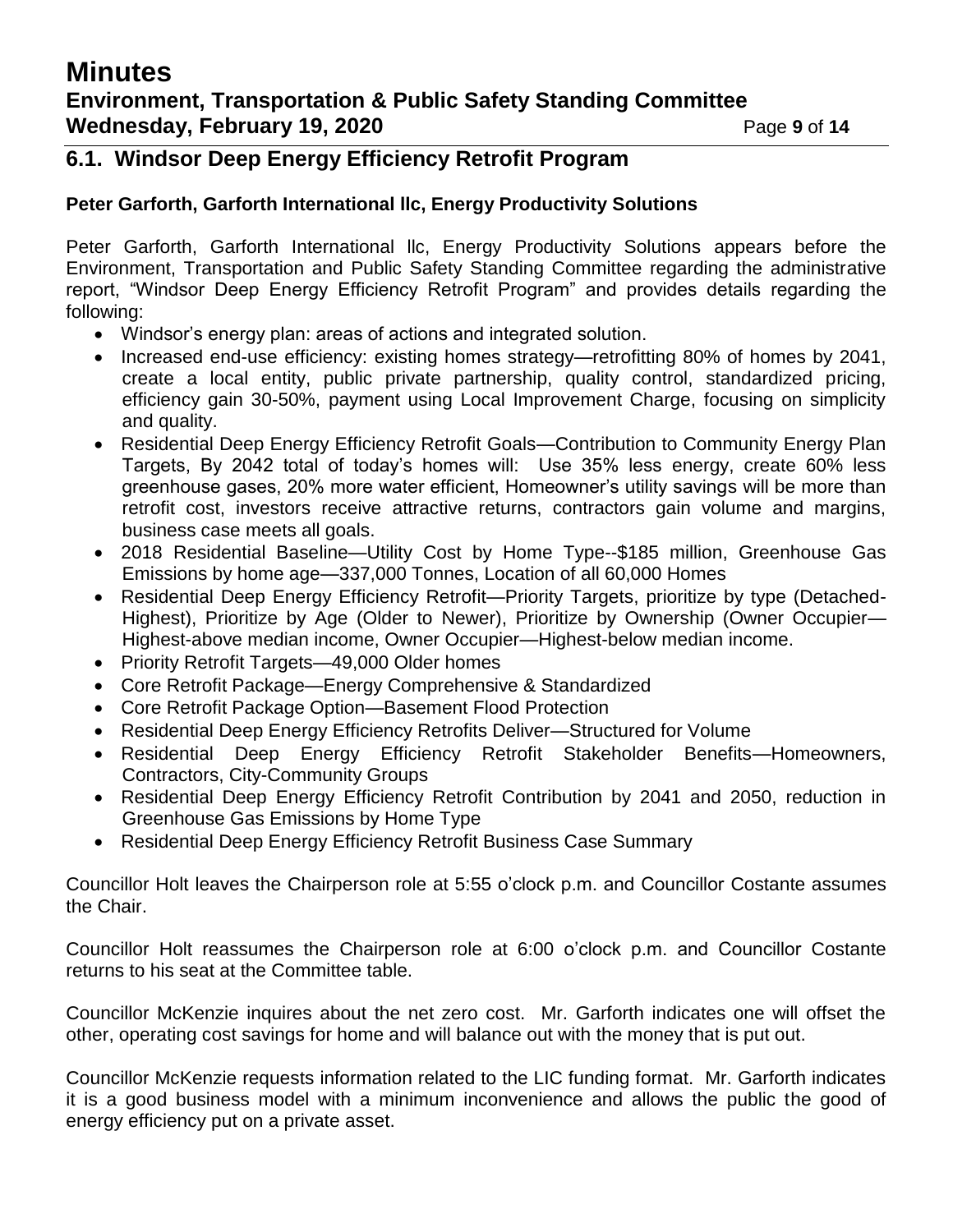## **Minutes Environment, Transportation & Public Safety Standing Committee Wednesday, February 19, 2020** Page 10 of 14

Councillor Costante requests information related to the LIC. Mr. Garforth indicates that it is a convenient, low interest cost repayment mechanism. He adds that the cost, of the retrofit as the LIC will be owed as long as you own the property, then it goes with property.

Details related to finance are provided.

Councillor McKenzie inquires about partners. Mr. Garforth indicates lenders are an important component of this program,

Councillor Francis inquires about the feasibility of this type of program. Onorio Colucci—Chief Administrative Officer appears before the Environment, Transportation and Public Safety Standing Committee regarding the administrative report "Windsor Deep Energy Efficiency Retrofit Program" and indicates it is a high risk, high reward endeavour and aspirational although it is right thing to do. Mr. Colucci adds that if the 80% can be achieved it would benefit local economic development although due diligence is still required. Councillor Francis commends administration for a very thorough report.

Councillor Costante inquires about achieving the 80% rate. Mr. Colucci indicates the biggest risk of the program is achieving the 80% penetration rate, which will be extremely difficult to achieve, decisions will be required related to seed money and the detailed information would then be forwarded to Council for a decision.

Moved by: Councillor McKenzie Seconded by: Councillor Costante

Decision Number: **ETPS 737**

- 1. THAT the report of the Community Energy Plan Administrator dated January 3, 2020 entitled Windsor Residential Deep Energy Efficiency Retrofit Program **BE RECEIVED** for information.
- 2. THAT City Council **RECEIVE** the attached Final Report of the Project Working Team led by Garforth International LLC: City of Windsor Residential Deep Energy Efficiency Retrofit Program.
- 3. THAT Administration **REPORT BACK** with a detailed review of corporate risks, benefits, grant opportunities and other relevant program details for Council's consideration prior to the development of Windsor's Residential Deep Energy Efficiency Retrofit (R-DEER) Business Plan.
- Carried.

Report Number: S 1/2020 Clerk's File: EI/10822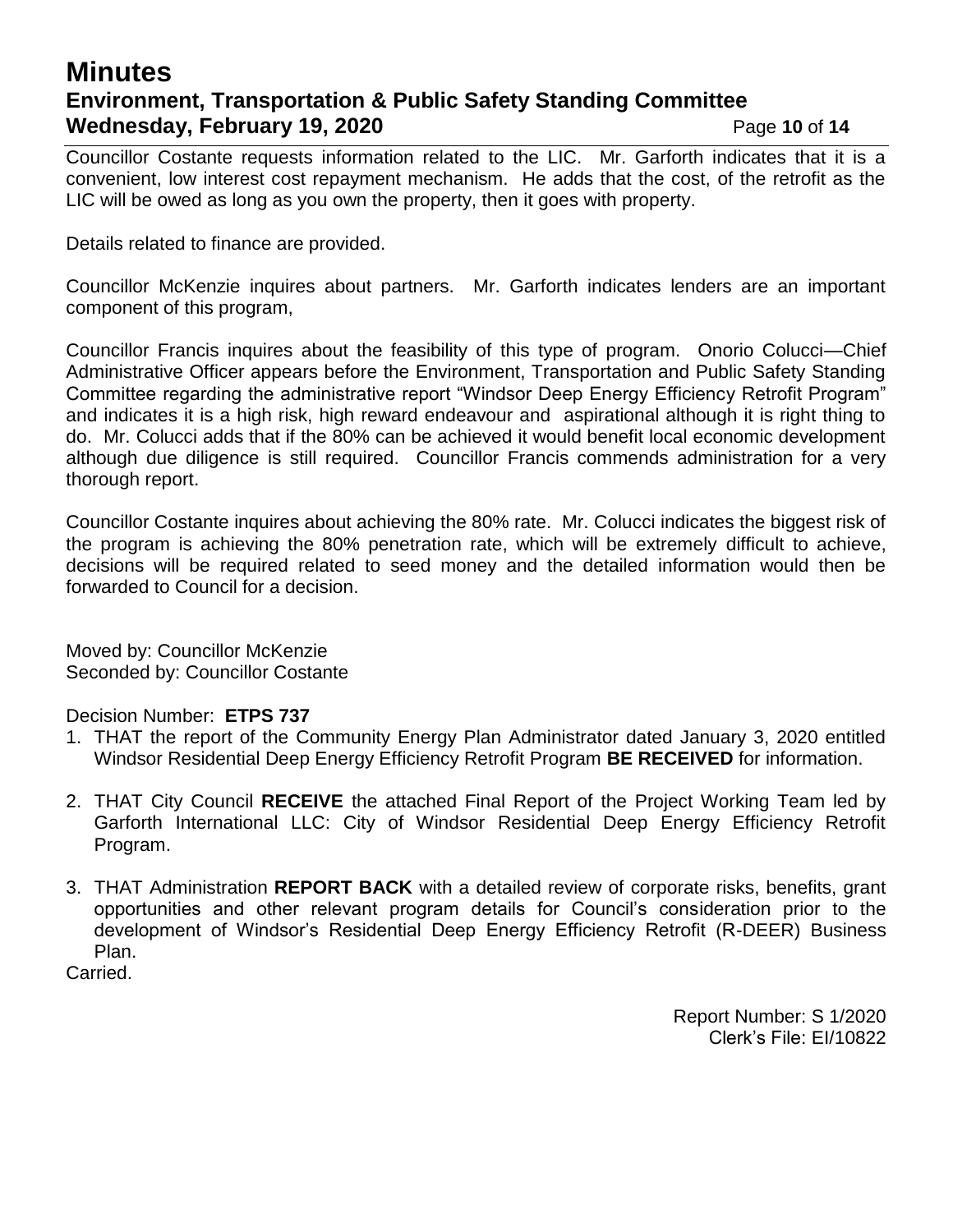## **Minutes Environment, Transportation & Public Safety Standing Committee Wednesday, February 19, 2020** Page 11 of 14

## **8.4. Melbourne Road - On-Street Parking Modification - Ward: 2**

#### **Tammy Redmond, resident of Ward 2**

Tammy Redmond, resident of Ward 2 appears before the Environment, Transportation & Public Safety Standing Committee regarding the administrative report, "Melbourne Road – On-Street Parking Modification – Ward: 2" and concludes by suggesting that she would like the no parking sign moved over 2 spots as her family has several cars and have been utilizing the existing parking since 2008 without a problem.

Councillor Costante inquires about the neighbourhood and the cul-de-sac and any complaints. Administration indicates that the current request is the only issue that they are aware of for this area. Administration indicates there haven't been any safety related incidents in the recent past.

Moved by: Councillor Costante Seconded by: Councillor Francis

Decision Number: **ETPS 744** THAT the petition to modify parking signage on the 2800 block of Melbourne Road **BE APPROVED**; and,

THAT parking **BE PERMITTED** on Melbourne Road – Harrison Avenue to the easterly property line of 2825 Melbourne Road-South Side; and,

THAT the necessary changes **BE MADE** to the City of Windsor Parking By-law 9023. Carried.

Report Number: S 19/2020 Clerk's File: ST2020

## **8.3. Essex Windsor Solid Waste Authortiy Plastic Bag Ban in Recycling**

Councillor Francis inquires about the misconception of plastic bags permitted in recycling containers. Anne-Marie Albidone Manager, Environmental Services appears before the Environment, Transportation and Public Safety Standing Committee regarding the administrative report "Essex Windsor Solid Waste Authority Plastic Bag Ban in Recycling" and indicates that many people think that plastic bags are allowed in the recycling but they are not. Ms. Albidone adds that the Essex Windsor Solid Waste Authority performs spot audits and they have realized that there are many plastic bags in resident's recycling bins. Plastic Bags will not be permitted in recycling containers.

Ms. Albidone indicates that there will be an education campaign kick off when the collection calendar is received by residents. Ms. Albidone adds that the EWSWA will be doing media, print, radio, signs on collection trucks, and responding to questions related to the plastic bag ban. They will also be offering discounts on additional bins at all events. Ms. Albidone states that as of June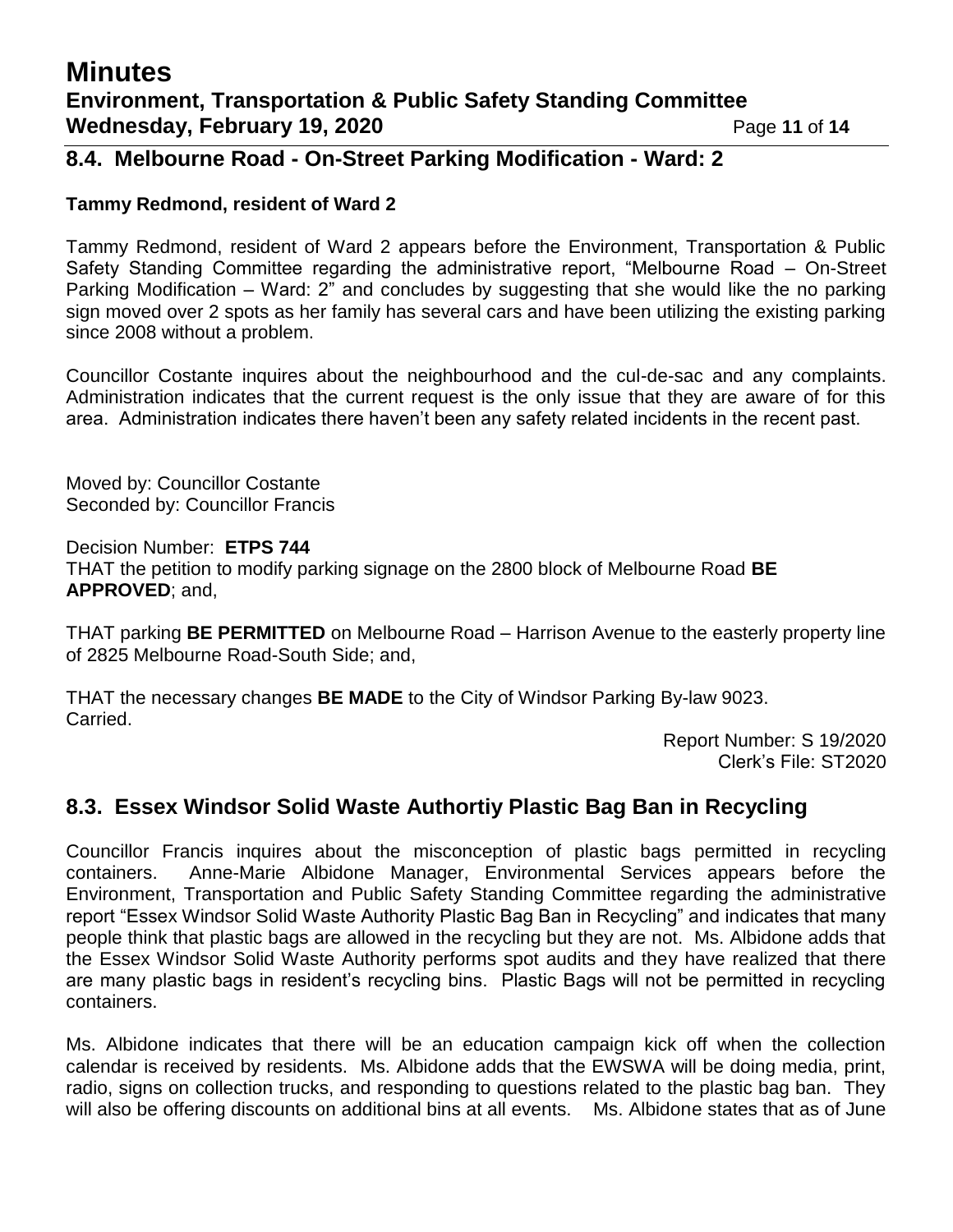# **Minutes Environment, Transportation & Public Safety Standing Committee Wednesday, February 19, 2020** Page 12 of 14

1, 2020 they will be not collecting bins with plastic bags in them, then Administration will provide information to those residents that they need to get plastic bags out of their bins.

Councillor Kaschak inquires about any Municipality that currently accept plastic bags in recycle bins. Ms. Albidone is not aware of any municipalities that accept plastic bags in the recycling.

Moved by: Councillor Francis Seconded by: Councillor Kaschak

Decision Number: **ETPS 743**

THAT the report from the City Engineer dated January 30<sup>th</sup>, 2020 regarding the Essex Windsor Solid Waste Authority Plastic Bag Ban in Recycling **BE RECEIVED** for information. Carried.

> Report Number: S 21/2020 Clerk's File: SW2020

## **8.1. Community Gardens on Municipal Property Policy Update - City Wide**

An inquiry is made related to costs. Administration indicates that the Parks department is absorbing costs for the most part.

Councillor Costante inquires about the insurance. Administration indicate they receive many requests related to Community Gardens from Community Groups and the insurance is related to safety and liability in parks. There is a risk related to this that is, the reason that insurance is requested. Individuals as well as groups could apply for the insurance.

Moved by: Councillor Francis Seconded by: Councillor Kaschak

Decision Number: **ETPS 741**

- I) THAT the update to the Community Gardens on Municipal Property Policy **BE APPROVED;**  and,
- II) THAT the CAO **BE AUTHORIZED** to approve updates to Community Garden Template License Agreements and Community Garden Template License Renewal Agreements; and further,
- III) THAT the Delegation of Authority Bylaw (208-2008) **BE AMENDED** to reflect that such authority has been granted.

Carried.

Report Number: S 210/2019 Clerk's File: SR2020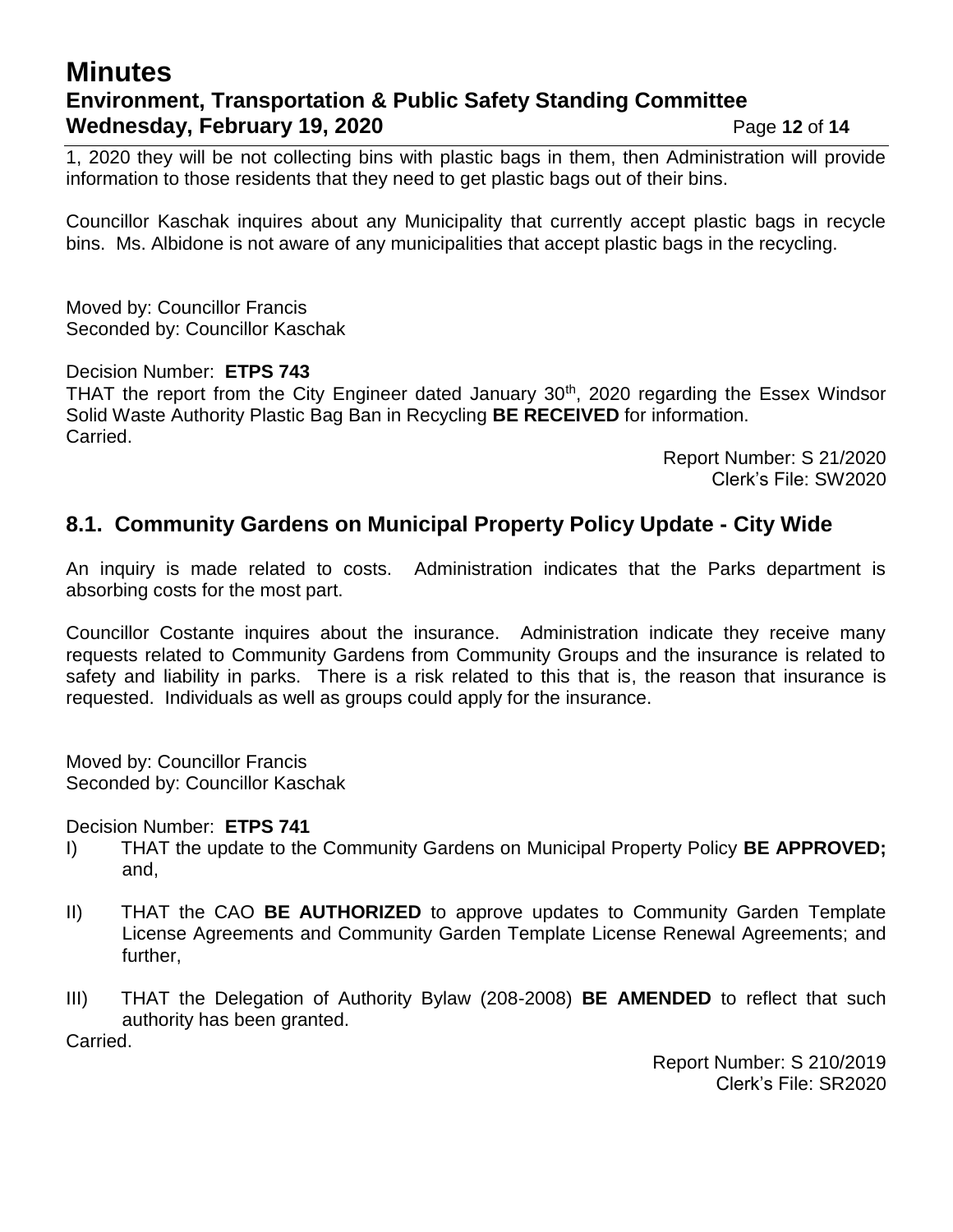## **Minutes Environment, Transportation & Public Safety Standing Committee Wednesday, February 19, 2020** Page 13 of 14

**8.2. By-Laws 25 and 4921 Review**

Moved by: Councillor Costante Seconded by: Councillor Francis

#### Decision Number: **ETPS 742**

THAT City Council **ADOPT** recommended housekeeping updates to By-Laws 25-2010 and 4921, and that three readings of the respective By-law amendments be considered at a future meeting of City Council. Carried.

> Report Number: S 2/2020 Clerk's File: AB2020

## **9. TRANSIT BOARD ITEMS**

## **9.1. Transit Windsor Ridership Statistics as at December 31, 2019 - City Wide**

Moved by: Councillor Costante Seconded by: Councillor Francis

#### Decision Number: **ETPS 747**

THAT the Environment, Transportation and Public Safety Standing Committee, sitting as the Transit Windsor Board of Directors **RECEIVE FOR INFORMATION** the year to date ridership information as of December 31, 2019. Carried.

> Report Number: S 10/2020 Clerk's File: MT/13708

## **9.2. Transit Windsor - Complimentary Charter Request - City Wide**

Councillor Francis expresses concern related to the funding source of this request.

Moved by: Councillor Francis Seconded by: Councillor Costante

#### Decision Number: **ETPS 748**

THAT the Environment, Transportation and Public Safety Standing Committee, sitting as the Transit Windsor Board of Directors **APPROVE** the request for complimentary charter service on April 26, 2020 for an Arbor Week Earth Day event; and,

THAT the Essex Region Conservation Authority (ERCA) **BE REQUESTED** to pay the cost of the charter (to an upset limit of \$1,500); and,